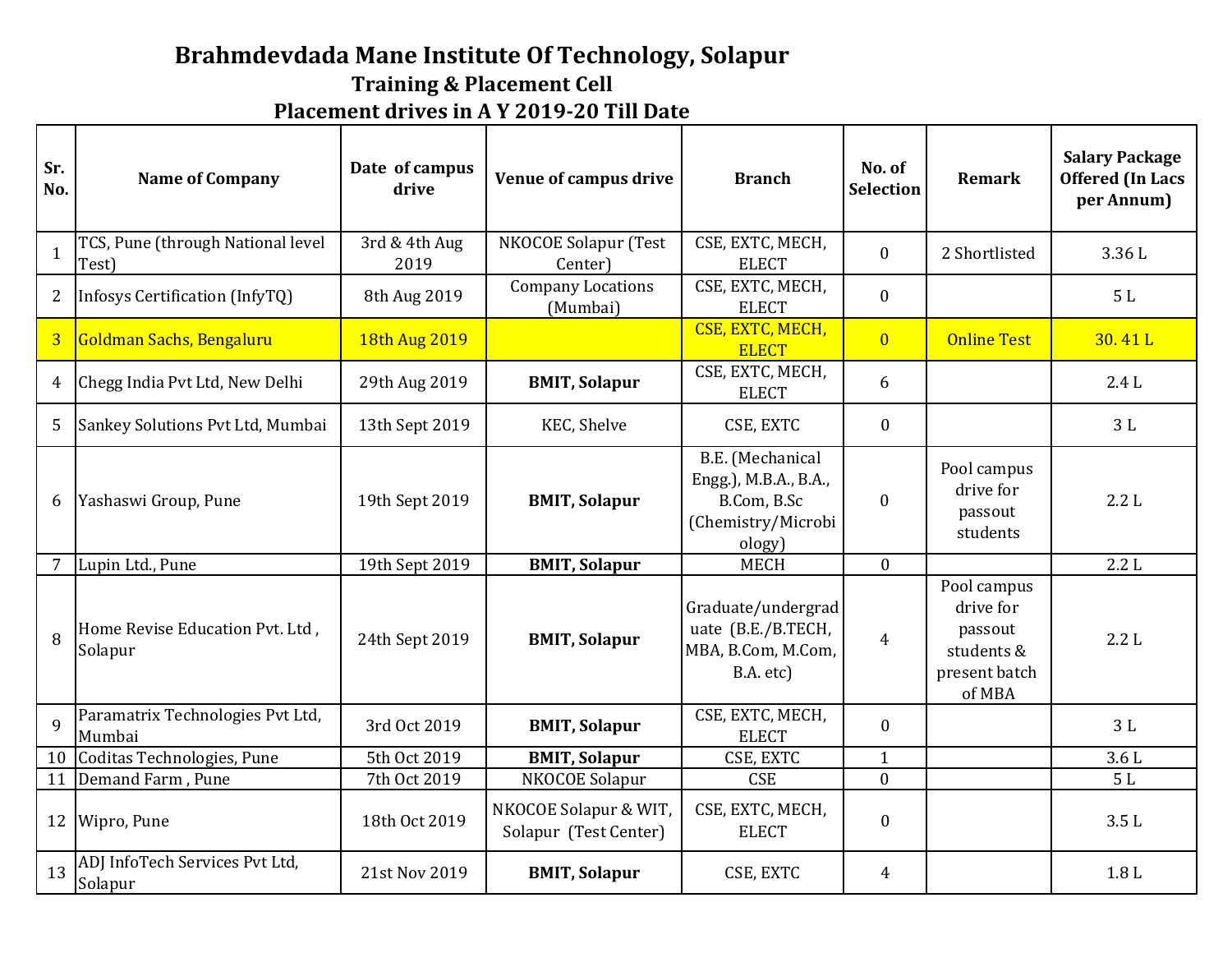|    | 14 IBM, Pune                                        | 13th Dec 2019                        | PCCOE, Pune             | CSE, EXTC, MECH,<br><b>ELECT</b> | $\boldsymbol{0}$ | 4.25L            |
|----|-----------------------------------------------------|--------------------------------------|-------------------------|----------------------------------|------------------|------------------|
| 15 | Xoriant Solutions Pvt Ltd, Pune                     | 21st Dec 2019                        | SVERI, Pandharpur       | <b>CSE</b>                       | $\boldsymbol{0}$ | 4.5L             |
| 16 | <b>Bharat Forge, Pune</b>                           | 23rd Dec 2019                        | <b>BMIT, Solapur</b>    | EXTC, MECH, ELECT                | 2                | 2.77L            |
| 17 | Hexaware Technologie, Mumbai                        | 26th & 27th Dec<br>2019              | NKOCOE Solapur          | CSE, EXTC, MECH,<br><b>ELECT</b> | $\boldsymbol{0}$ | 2L               |
| 18 | TOP IT Academy, Pune                                | 30th Dec 2019                        | <b>BMIT, Solapur</b>    | CSE, EXTC, ELECT                 | 24               | 2.4L             |
| 19 | <b>BSA Corporation Ltd, Pune</b>                    | 10th Jan 2020                        | <b>BMIT, Solapur</b>    | EXTC, MECH, ELECT                |                  | 1.8 <sub>L</sub> |
| 20 | Ventage Systech Pvt Ltd, Pune                       | 12th Jan 2020                        | <b>BMIT, Solapur</b>    | CSE, EXTC                        | $\bf{0}$         | 3.5L             |
| 21 | Webonise Labs, Pune                                 | 13th Jan 2020                        | NKOCOE Solapur          | <b>CSE</b>                       | $\boldsymbol{0}$ | 3L               |
| 22 | Pinclick, Bengaluru                                 | 16th Jan 2020                        | <b>BMIT, Solapur</b>    | <b>MBA</b>                       | $\boldsymbol{0}$ | 5.16L            |
| 23 | <b>Ezest Solutions, Pune</b>                        | 16th Jan 2020                        | NKOCOE Solapur          | CSE, EXTC                        | $\boldsymbol{0}$ | $3L$             |
| 24 | Aurion Pro, Mumbai                                  | 17th Jan 2020                        | <b>VVPIET</b> , Solapur | <b>CSE</b>                       | $\boldsymbol{0}$ | $3\;{\rm L}$     |
|    | 25 Infosys, Pune                                    | 21st, 22nd & 23rd<br><b>Jan 2020</b> | ADCET, Ashta, Sangali   | CSE, EXTC, MECH,<br><b>ELECT</b> | $\boldsymbol{0}$ | 3.35L            |
| 26 | WebTech Developers, Pune                            | 25th Jan 2020                        | WIT, Solapur            | <b>CSE</b>                       | $\mathbf{0}$     | 3.25L            |
| 27 | Hind Rectifiers Ltd, Mumbai                         | 27th Jan 2020                        | WIT, Solapur            | EXTC, MECH, ELECT                | $\boldsymbol{0}$ | 2.4L             |
|    | 28 IBM, Pune                                        | 27th Jan 2020                        | PCCOE, Pune             | CSE, EXTC, MECH,<br><b>ELECT</b> | $\boldsymbol{0}$ | 4.25L            |
| 29 | <b>HCL Technologies</b> , Pune                      | 27th Jan 2020                        | HNCC, Solapur           | <b>MBA</b>                       | 3                | 2L               |
| 30 | Giri's Tech Hub, Pune                               | 28th Jan 2020                        | <b>BMIT, Solapur</b>    | CSE, EXTC                        | 3                | 3L               |
| 31 | Cognizant Technologies, Pune                        | 29th Jan 2020                        | <b>BMIT, Solapur</b>    | CSE, EXTC                        | $\mathbf{1}$     | 3.38L            |
| 32 | Vyom Labs, Pune                                     | 4th Feb 2020                         | WIT, Solapur            | <b>CSE</b>                       | $\boldsymbol{0}$ | 2.4L             |
| 33 | <b>CRB Tech Solutions, Pune</b>                     | 5th Feb 2020                         | <b>BMIT, Solapur</b>    | CSE, EXTC, MECH,<br>ELECT, MBA   | $\boldsymbol{0}$ | 3.2L             |
| 34 | Silverlink Technologies, Mumbai                     | 7th Feb 2020                         | <b>VVPIET</b> , Solapur | <b>CSE</b>                       | 8                | 1.90L            |
| 35 | Eternus Solutions Pvt Ltd, Pune                     | 7th Feb 2020                         | WIT, Solapur            | <b>CSE</b>                       | $\mathbf{0}$     | 3L               |
| 36 | Dhoot Transmission Pvt Ltd, Pune                    | 10th Feb 2020                        | <b>BMIT, Solapur</b>    | EXTC, MECH, ELECT                | 38               | 1.5L             |
| 37 | Tech Mahindra Ltd, Pune                             | 10th Feb 2020                        | SKNSCOE, Pandharpur     | <b>CSE</b>                       | $\boldsymbol{0}$ | 3.25L            |
|    | 38 Eternus Solutions Pvt Ltd, Pune                  | 13th Feb 2020                        | KEC, Shelve             | <b>CSE</b>                       | $\boldsymbol{0}$ | $3\;{\rm L}$     |
| 39 | <b>Advance Emergency Systems Pvt</b><br>Ltd, Mumbai | 15th Feb 2020                        | SVERI, Pandharpur       | <b>EXTC</b>                      |                  | 1.8L             |
|    | 40 Jaro Education Pvt Ltd, Mumbai                   | 16th Feb 2020                        | SVERI, Pandharpur       | CSE, EXTC, MECH,<br>ELECT, MBA   | $\overline{0}$   | 12L              |
| 41 | Phinics Electronics Pvt Ltd, Pune                   | 17th Feb 2020                        | <b>BMIT, Solapur</b>    | EXTC, ELECT                      |                  | 1.8L             |
| 42 | GKN Fokker Elmo India Pvt Ltd,<br>Pune              | 17th & 18th Feb<br>2020              | <b>BMIT, Solapur</b>    | EXTC, ELECT, MECH 0              |                  | $1.86\ {\rm L}$  |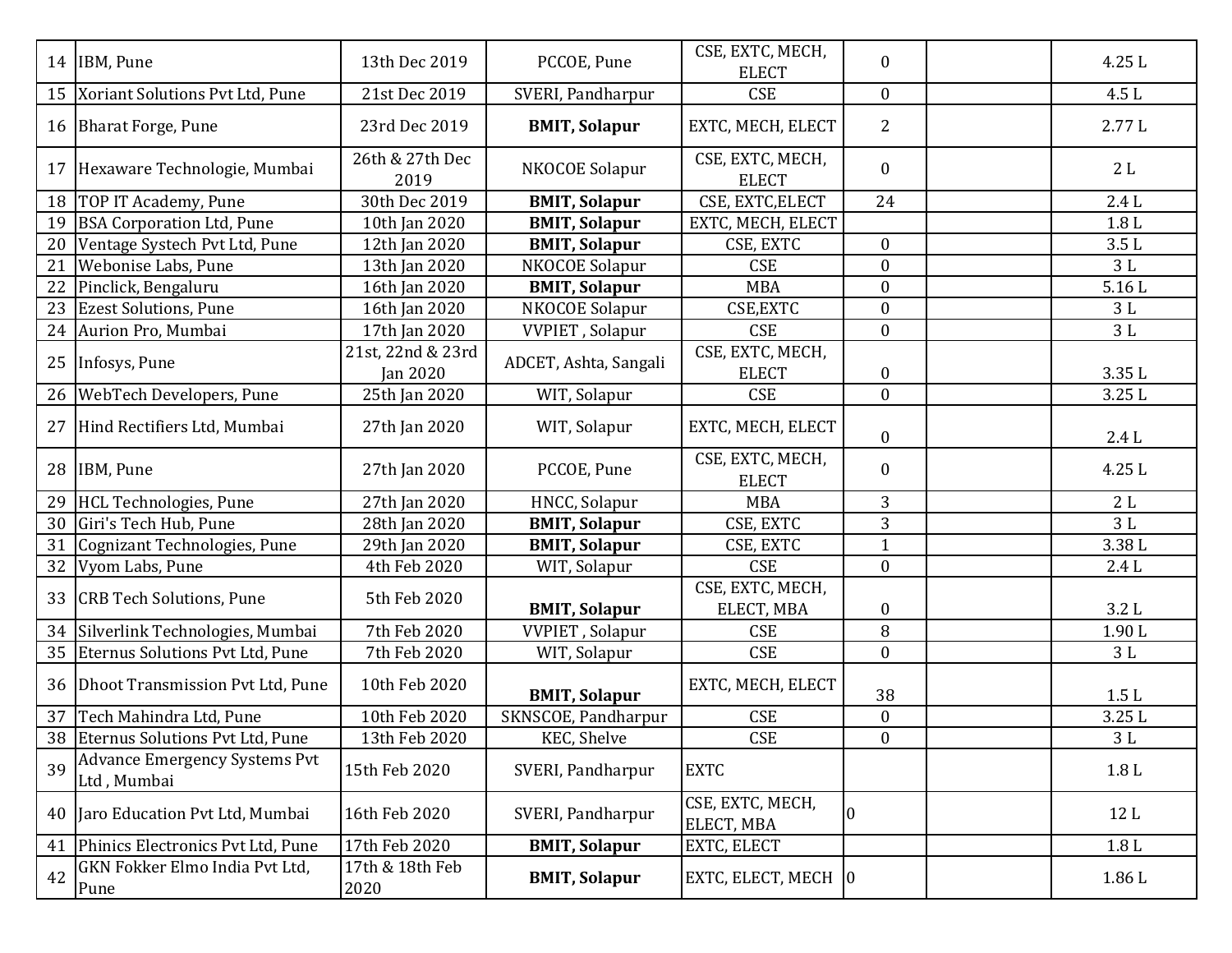|    | 43 Tech Mahindra BPS, Pune | 2nd March 2020          | AGPIT, Solapur           | CSE, EXTC, MECH,<br><b>ELECT</b> |    | 1.51L |
|----|----------------------------|-------------------------|--------------------------|----------------------------------|----|-------|
|    | 44 Qspiders, Pune          | 4th March 2020          | <b>BMIT, Solapur</b>     | CSE, EXTC, MECH,<br><b>ELECT</b> | 15 | 2.4L  |
| 45 | Toppr, Pune                | 7th March 2020          | SVERI, Pandharpur        | CSE, EXTC, MECH,<br>ELECT, MBA   |    | 3L    |
|    | 46 IBM, Pune               | 7th & 8th March<br>2020 | D Y Patil, Pimpari, Pune | CSE, EXTC, ELECT                 |    | 4.25L |
|    |                            |                         |                          |                                  |    |       |
|    |                            |                         |                          |                                  |    |       |
|    |                            |                         |                          |                                  |    |       |
|    |                            |                         |                          |                                  |    |       |
|    |                            |                         |                          |                                  |    |       |
|    |                            |                         |                          |                                  |    |       |
|    |                            |                         |                          |                                  |    |       |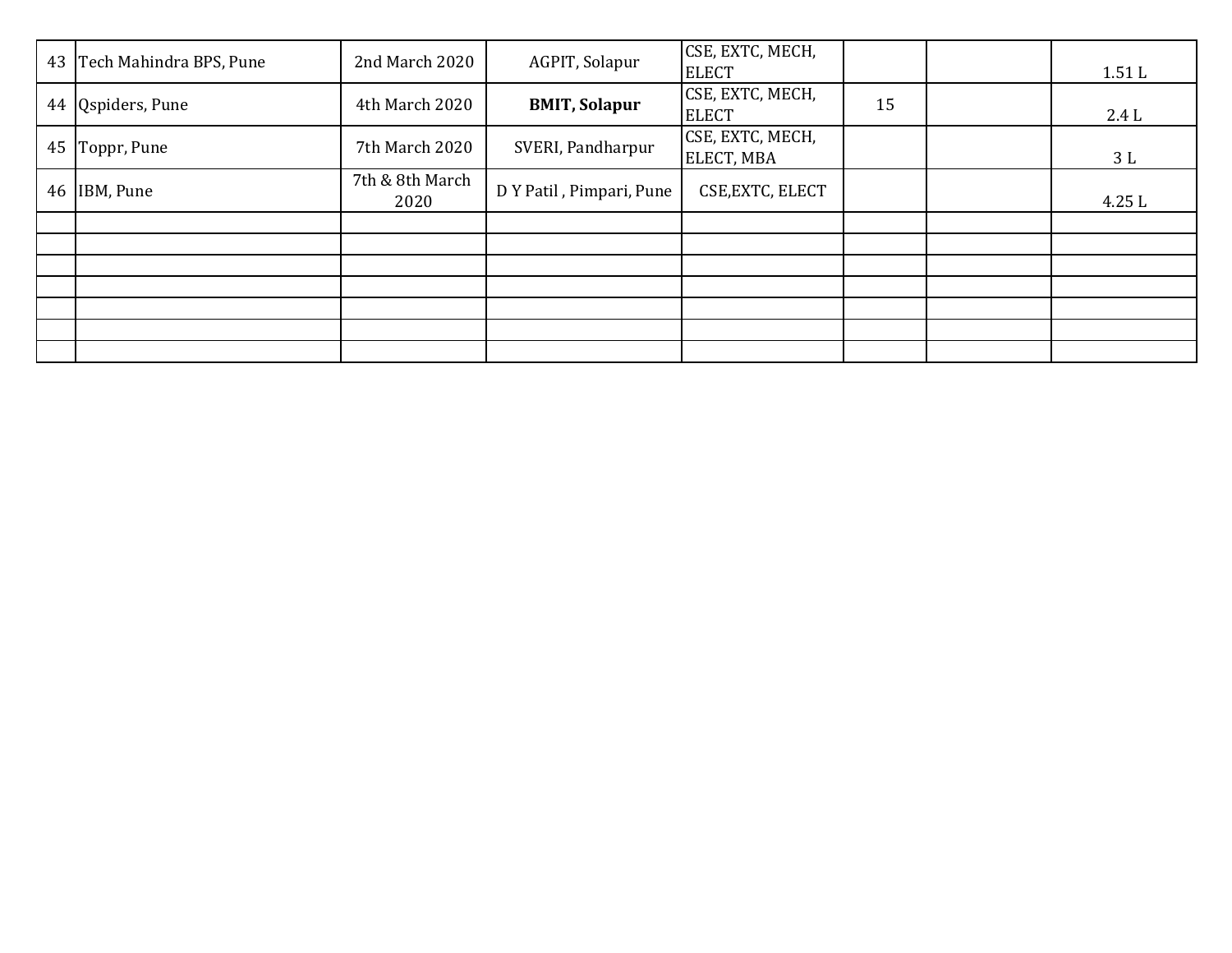## **Brahmdevdada Mane Institute Of Technology, Solapur A Y 2019-20 Placed Student Report Till Date Training & Placement Cell**

| Sr. No.        | <b>Name of Student</b>           | <b>Name of the Company</b>             | No. of<br>student<br>selected | Package<br>In Lacs<br>(P.A.) | <b>Class &amp; Branch</b>         |
|----------------|----------------------------------|----------------------------------------|-------------------------------|------------------------------|-----------------------------------|
| $\mathbf{1}$   | Maske Revati                     | Chegg India Pvt Ltd, New Delhi         |                               | 2.4L                         | T.E. (CSE)                        |
| $\overline{2}$ | Kadechur Saniya                  | Chegg India Pvt Ltd, New Delhi         |                               | 2.4L                         | B.E. (CSE)                        |
| 3              | Patel Farooq                     | Chegg India Pvt Ltd, New Delhi         | 6                             | 2.4L                         | B.E. (MECH)                       |
| $\overline{4}$ | Kashid Ayodhya                   | Chegg India Pvt Ltd, New Delhi         |                               | 2.4L                         | B.E. (MECH)                       |
| 5              | Kadam Rohan                      | Chegg India Pvt Ltd, New Delhi         |                               | 2.4L                         | B.E. (MECH)                       |
| 6              | Kore Akshata                     | Chegg India Pvt Ltd, New Delhi         |                               | 2.4L                         | BE (ELECT)                        |
| $\overline{7}$ | Shankar Pawar                    | Home revise education Pvt Ltd, Solapur |                               | 2.2L                         | <b>MBA</b>                        |
| $\, 8$         | Rohit Pardeshi                   | Home revise education Pvt Ltd, Solapur |                               | 2.2L                         | <b>MBA</b>                        |
| 9              | Sanjay Udata                     | Home revise education Pvt Ltd, Solapur | $\overline{4}$                | 2.2L                         | <b>MBA</b>                        |
| 10             | <b>Mahesh Shingade</b>           | Home revise education Pvt Ltd, Solapur |                               | 2.2L                         | <b>BE (ELECT)</b><br>2019 passout |
| 11             | Safiyabegum Patel                | Coditas Technologies, Pune             | $\mathbf{1}$                  | 3.6 <sub>L</sub>             | B.E. (CSE)                        |
| 12             | Yogita Jagtap                    | ADJ InfoTech Services Pvt Ltd, Solapur |                               | 1.8 <sub>L</sub>             | B.E. (CSE)                        |
| 13             | Ajay Bet                         | ADJ InfoTech Services Pvt Ltd, Solapur | $\overline{4}$                | 1.8 <sub>L</sub>             | B.E. (CSE)                        |
| 14             | Prathmesh Yemul                  | ADJ InfoTech Services Pvt Ltd, Solapur |                               | 1.8L                         | B.E. (CSE)                        |
| 15             | Pratima Adam                     | ADJ InfoTech Services Pvt Ltd, Solapur |                               | 1.8L                         | B.E. (CSE)                        |
| 16             | Jamdade Pratibha Jagdish         | TOP IT Academy, Pune                   |                               | 2.4L                         | B.E. (CSE)                        |
| 17             | Waghe Pratiksha Pandit           | TOP IT Academy, Pune                   |                               | 2.4L                         | B.E. (CSE)                        |
| 18             | Kazi Rumana Ayaz                 | TOP IT Academy, Pune                   |                               | 2.4L                         | B.E. (CSE)                        |
| 19             | Sagar Tejuswita Manikrao         | TOP IT Academy, Pune                   |                               | 2.4L                         | B.E. (CSE)                        |
| 20             | Sonwane Pooja Balu               | TOP IT Academy, Pune                   |                               | 2.4L                         | B.E. (CSE)                        |
| 21             | Galate Alfa Siraj                | TOP IT Academy, Pune                   |                               | 2.4L                         | B.E. (CSE)                        |
| 22             | Sabungar Anzalnagohar Toufique   | TOP IT Academy, Pune                   |                               | 2.4L                         | B.E. (CSE)                        |
| 23             | Mathapati Basweshwar Siddheshwar | TOP IT Academy, Pune                   |                               | 2.4L                         | B.E. (CSE)                        |
| 24             | Gotipamul Niveda Shridhar        | TOP IT Academy, Pune                   |                               | 2.4L                         | B.E. (CSE)                        |
| 25             | Karande Akshay P                 | TOP IT Academy, Pune                   |                               | 2.4L                         | B.E. (CSE)                        |
| 26             | Chavare Saloni                   | TOP IT Academy, Pune                   |                               | 2.4L                         | B.E. (CSE)                        |
| 27             | Jagtap Yogita                    | TOP IT Academy, Pune                   | 24                            | $2.4\;{\rm L}$               | B.E. (CSE)                        |
| 28             | Zalte Sayali P                   | TOP IT Academy, Pune                   |                               | 2.4L                         | B.E. (CSE)                        |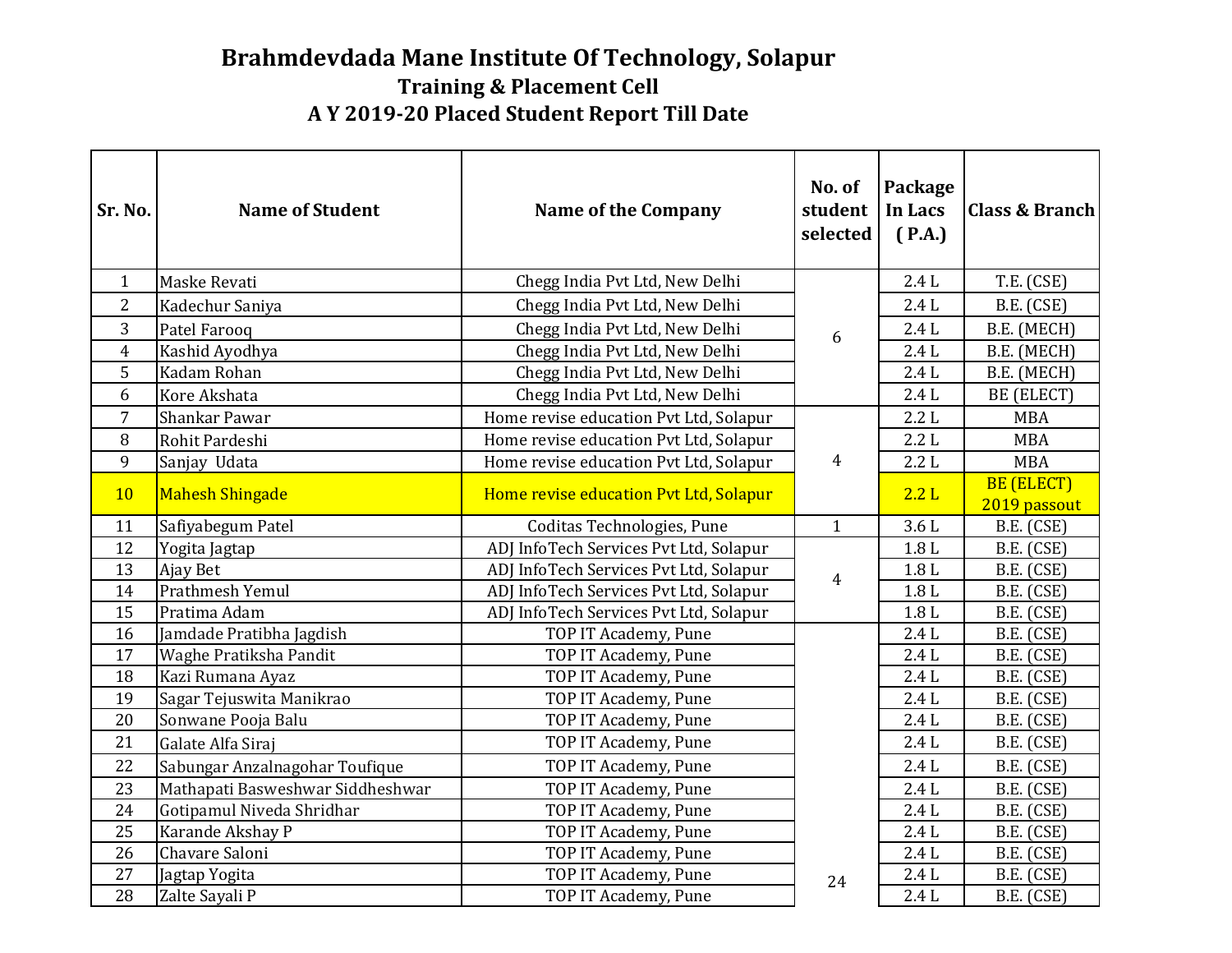| 29 | Jadhav Supriya Subhash       | TOP IT Academy, Pune                    |                | 2.4L             | <b>B.E.</b> (E&TC) |
|----|------------------------------|-----------------------------------------|----------------|------------------|--------------------|
| 30 | Patil Chaitali Ganpati       | TOP IT Academy, Pune                    |                | 2.4L             | <b>B.E.</b> (E&TC) |
| 31 | Karale Nikita Digambar       | TOP IT Academy, Pune                    |                | 2.4L             | <b>B.E.</b> (E&TC) |
| 32 | Achalere Puja Sidharam       | TOP IT Academy, Pune                    |                | 2.4L             | <b>B.E.</b> (E&TC) |
| 33 | Rathod Nisha Shankar         | TOP IT Academy, Pune                    |                | 2.4L             | <b>B.E.</b> (E&TC) |
| 34 | Awatade Prerana Chandrakant  | TOP IT Academy, Pune                    |                | 2.4L             | B.E.(ELECT)        |
| 35 | Kamble Navanath Bhimrao      | TOP IT Academy, Pune                    |                | 2.4L             | B.E.(ELECT)        |
| 36 | Koli Nakusha Revappa         | TOP IT Academy, Pune                    |                | 2.4L             | B.E.(ELECT)        |
| 37 | Salunke Amruta Arjun         | TOP IT Academy, Pune                    |                | 2.4L             | B.E.(ELECT)        |
| 38 | Patil Amruta Dipak           | TOP IT Academy, Pune                    |                | 2.4L             | B.E.(ELECT)        |
| 39 | Kore Akshata Mallinath       | TOP IT Academy, Pune                    |                | 2.4L             | B.E.(ELECT)        |
| 40 | Kamble Navanath Bhimrao      | Bharat Forge Ltd, Pune                  | $\overline{2}$ | 2.77L            | B.E.(ELECT)        |
| 41 | Koshti Sujit Sukhadev        | Bharat Forge Ltd, Pune                  |                | 2.77L            | B.E.(MECH)         |
| 42 | Patel Sahil                  | HCL Technologies, Pune                  |                | 2L               | <b>MBA</b>         |
| 43 | Dudka Roja                   | HCL Technologies, Pune                  | 3              | $2\;{\rm L}$     | <b>MBA</b>         |
| 44 | Patil Sairandhri             | HCL Technologies, Pune                  |                | 2L               | <b>MBA</b>         |
| 45 | Kumbhar Somesh Shrikrishna   | Dhoot Transmission Pvt Ltd, Pune        |                | 1.8L             | B.E. (MECH)        |
| 46 | Mule Pradip Mahadev          | Dhoot Transmission Pvt Ltd, Pune        |                | 1.8L             | B.E. (MECH)        |
| 47 | Patel Farooq Saleem          | Dhoot Transmission Pvt Ltd, Pune        |                | 1.8L             | B.E. (MECH)        |
| 48 | Tamboli Snohar Ahamad        | Dhoot Transmission Pvt Ltd, Pune        |                | $1.8 L$          | B.E. (MECH)        |
| 49 | Karale Nikita Digambar       | <b>Dhoot Transmission Pvt Ltd, Pune</b> |                | 1.8L             | B.E. (E & TC)      |
| 50 | Achalere Puja Sidharam       | Dhoot Transmission Pvt Ltd, Pune        |                | 1.8L             | B.E. (E & TC)      |
| 51 | Lalsare Suhasini Balu        | Dhoot Transmission Pvt Ltd, Pune        |                | $1.8\ {\rm L}$   | B.E. (E & TC)      |
| 52 | Kate Pranjali Rajendra       | Dhoot Transmission Pvt Ltd, Pune        |                | 1.8L             | B.E. (E & TC)      |
| 53 | Jadhav Supriya Subhash       | Dhoot Transmission Pvt Ltd, Pune        |                | 1.8L             | B.E. (E & TC)      |
| 54 | Patil chaitali Ganpati       | Dhoot Transmission Pvt Ltd, Pune        |                | 1.8L             | B.E. (E & TC)      |
| 55 | Rathod Nisha Shankar         | Dhoot Transmission Pvt Ltd, Pune        |                | 1.8L             | B.E. (E & TC)      |
| 56 | <b>Bhopale Pragati Anil</b>  | Dhoot Transmission Pvt Ltd, Pune        |                | 1.8L             | B.E. (E & TC)      |
| 57 | Kandi Navnath Sheshnath      | Dhoot Transmission Pvt Ltd, Pune        |                | $1.8 L$          | B.E. (E & TC)      |
| 58 | Kokate Vaishanvi Amar        | Dhoot Transmission Pvt Ltd, Pune        |                | 1.8L             | B.E. (E & TC)      |
| 59 | Gaikwad Ashit Goutam         | Dhoot Transmission Pvt Ltd, Pune        |                | 1.8L             | B.E. (E & TC)      |
| 60 | Chendake Amogsidha Dattatray | Dhoot Transmission Pvt Ltd, Pune        |                | 1.8L             | B.E. (E & TC)      |
| 61 | Sutar Bhagyshri Topanna      | Dhoot Transmission Pvt Ltd, Pune        |                | $1.8\ {\rm L}$   | B.E. (E & TC)      |
| 62 | Salbatte Rohit Arjun         | Dhoot Transmission Pvt Ltd, Pune        |                | 1.8 <sub>L</sub> | B.E. (E & TC)      |
| 63 | Awatade Prerana Chandrakant  | Dhoot Transmission Pvt Ltd, Pune        | 38             | 1.8 <sub>L</sub> | B.E. (ELECT)       |
| 64 | Dharmashale Ravina Dhanaji   | Dhoot Transmission Pvt Ltd, Pune        |                | 1.8L             | B.E. (ELECT)       |
| 65 | Dhavane Aishwarya Anil       | Dhoot Transmission Pvt Ltd, Pune        |                | 1.8L             | B.E. (ELECT)       |
| 66 | Humbe Gauri Anil             | Dhoot Transmission Pvt Ltd, Pune        |                | 1.8 <sub>L</sub> | B.E. (ELECT)       |
| 67 | Kakade Rupali Vithoba        | Dhoot Transmission Pvt Ltd, Pune        |                | 1.8L             | B.E. (ELECT)       |
| 68 | Koli Nakusha Revappa         | Dhoot Transmission Pvt Ltd, Pune        |                | 1.8 <sub>L</sub> | B.E. (ELECT)       |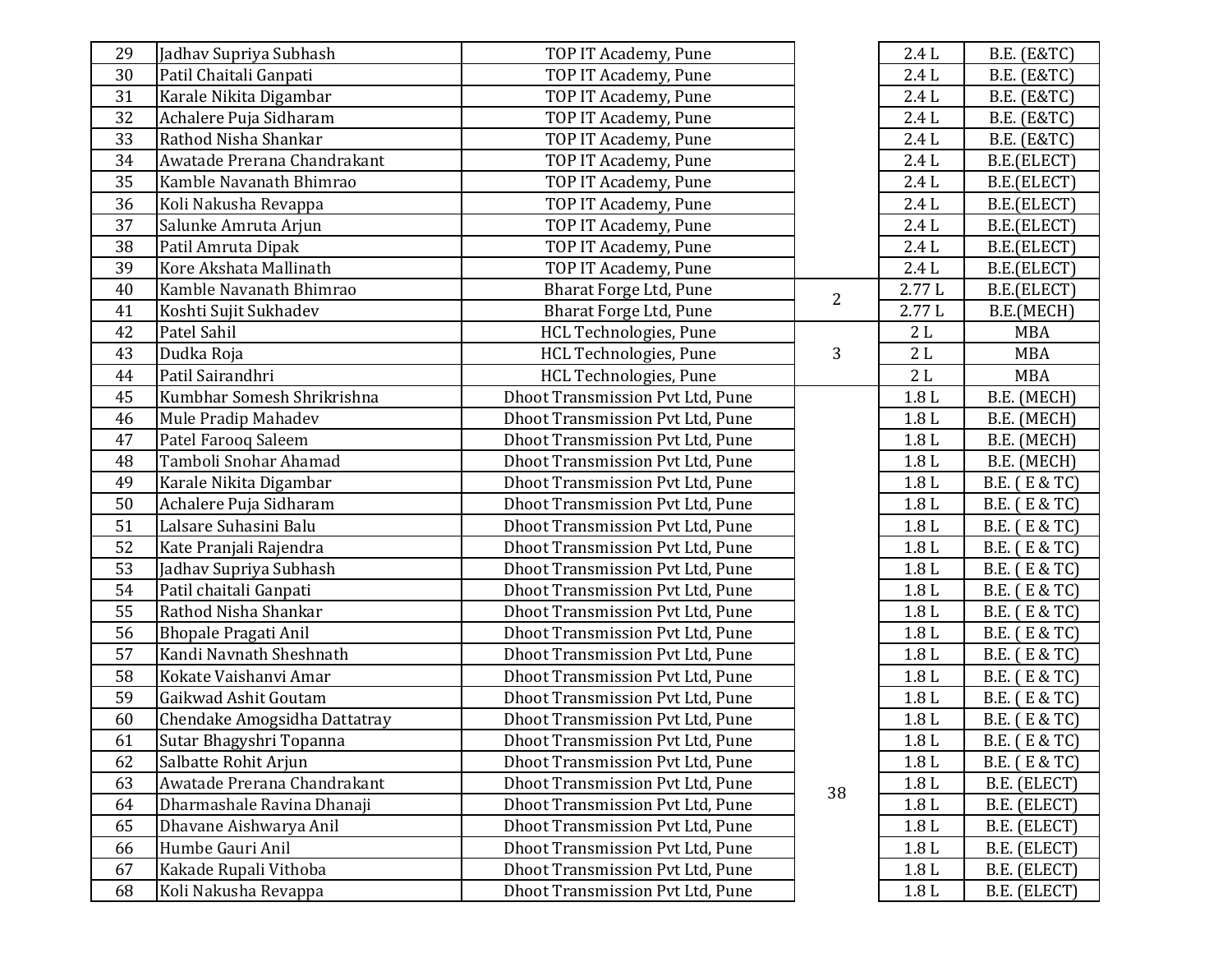| 69  | Salunke Amruta Arjun           | Dhoot Transmission Pvt Ltd, Pune            |              | 1.8 <sub>L</sub> | B.E. (ELECT)  |
|-----|--------------------------------|---------------------------------------------|--------------|------------------|---------------|
| 70  | Satpute Puja Dattatray         | Dhoot Transmission Pvt Ltd, Pune            |              | 1.8 <sub>L</sub> | B.E. (ELECT)  |
| 71  | Patil Amruta Dipak             | Dhoot Transmission Pvt Ltd, Pune            |              | $1.8 L$          | B.E. (ELECT)  |
| 72  | More Uday Satyawan             | Dhoot Transmission Pvt Ltd, Pune            |              | 1.8 <sub>L</sub> | B.E. (ELECT)  |
| 73  | Unhale Nanasaheb Gajendra      | Dhoot Transmission Pvt Ltd, Pune            |              | 1.8 <sub>L</sub> | B.E. (ELECT)  |
| 74  | Ghongade Satish Bharat         | Dhoot Transmission Pvt Ltd, Pune            |              | 1.8L             | B.E. (ELECT)  |
| 75  | Vhatkar Swati Parmeshwar       | Dhoot Transmission Pvt Ltd, Pune            |              | 1.8L             | B.E. (ELECT)  |
| 76  | Shekdar Pratiksha Bhagawant    | <b>Dhoot Transmission Pvt Ltd, Pune</b>     |              | 1.8L             | B.E. (ELECT)  |
| 77  | Kore Akshata Mallinath         | Dhoot Transmission Pvt Ltd, Pune            |              | 1.8L             | B.E. (ELECT)  |
| 78  | Pachkawade Megha Maruti        | Dhoot Transmission Pvt Ltd, Pune            |              | 1.8L             | B.E. (ELECT)  |
| 79  | Dasari Mayuri                  | Dhoot Transmission Pvt Ltd, Pune            |              | 1.8L             | B.E. (ELECT)  |
| 80  | Patil Anand Appasaheb          | Dhoot Transmission Pvt Ltd, Pune            |              | 1.8 <sub>L</sub> | B.E. (ELECT)  |
| 81  | Mhamane Narendra Kailas        | Dhoot Transmission Pvt Ltd, Pune            |              | $1.8 L$          | B.E. (ELECT)  |
| 82  | Jagtap Amol Mukund             | <b>Dhoot Transmission Pvt Ltd, Pune</b>     |              | 1.8L             | B.E. (ELECT)  |
| 83  | Zalte Sayali P                 | Silverlink Technologies, Mumbai             |              | 1.90L            | B.E. (CSE)    |
| 84  | Jagtap Yogita                  | Silverlink Technologies, Mumbai             |              | 1.90L            | B.E. (CSE)    |
| 85  | Chavare Saloni                 | Silverlink Technologies, Mumbai             |              | 1.90L            | B.E. (CSE)    |
| 86  | Dhende Rashmi                  | Silverlink Technologies, Mumbai             |              | 1.90L            | B.E. (CSE)    |
| 87  | Davewala Aishwarya             | Silverlink Technologies, Mumbai             | 9            | 1.90L            | B.E. (CSE)    |
| 88  | Gotipamul Niveda Shridhar      | Silverlink Technologies, Mumbai             |              | 1.90L            | B.E. (CSE)    |
| 89  | Pratima Adam                   | Silverlink Technologies, Mumbai             |              | 1.90L            | B.E. (CSE)    |
| 90  | Namrata Kurapati               | Silverlink Technologies, Mumbai             |              | 1.90L            | B.E. (CSE)    |
| 91  | Hasheer Peerzade               | Silverlink Technologies, Mumbai             |              | 1.90L            | B.E. (CSE)    |
| 92  | Saniya Bagban                  | Giri's Tech Hub, Pune                       |              | 2.4L             | B.E. (CSE)    |
| 93  | Gotipamul Niveda Shridhar      | Giri's Tech Hub, Pune                       | 3            | 2.4L             | B.E. (CSE)    |
| 94  | Pratima Adam                   | Giri's Tech Hub, Pune                       |              | 2.4L             | B.E. (CSE)    |
| 95  | Galate Alfa Siraj              | <b>Cognizant Technology Solutions, Pune</b> | $\mathbf{1}$ | 3.38L            | B.E. (CSE)    |
| 96  | Gotipamul Niveda Shridhar      | Qspiders, Pune                              |              | 2.4L             | B.E. (CSE)    |
| 97  | Hasheer Peerzade               | Qspiders, Pune                              |              | $2.4\;{\rm L}$   | B.E. (CSE)    |
| 98  | Kazi Rumana Ayaz               | Qspiders, Pune                              |              | 2.4L             | B.E. (CSE)    |
| 99  | Malwade Revati Shivdas         | Qspiders, Pune                              |              | 2.4L             | B.E. (CSE)    |
| 100 | Rajesh Dixit                   | Qspiders, Pune                              |              | $2.4\;{\rm L}$   | B.E. (CSE)    |
| 101 | Sabungar Anzalnagohar Toufique | Qspiders, Pune                              |              | $2.4\ {\rm L}$   | B.E. (CSE)    |
| 102 | Saloni Chavare                 | Qspiders, Pune                              |              | 2.4L             | B.E. (CSE)    |
| 103 | Sayali Zalte                   | Qspiders, Pune                              | 15           | 2.4L             | B.E. (CSE)    |
| 104 | Yemul Sanatkumar Shrinivas     | Qspiders, Pune                              |              | 2.4L             | B.E. (CSE)    |
| 105 | Yogita Jagtap                  | Qspiders, Pune                              |              | 2.4L             | B.E. (CSE)    |
| 106 | Karale Nikita Digambar         | Qspiders, Pune                              |              | 2.4L             | B.E. (E & TC) |
| 107 | Awatade Prerana Chandrakant    | Qspiders, Pune                              |              | 2.4L             | B.E. (ELECT)  |
| 108 | Malkahrare Dattatray S         | Qspiders, Pune                              |              | 2.4L             | B.E. (ELECT)  |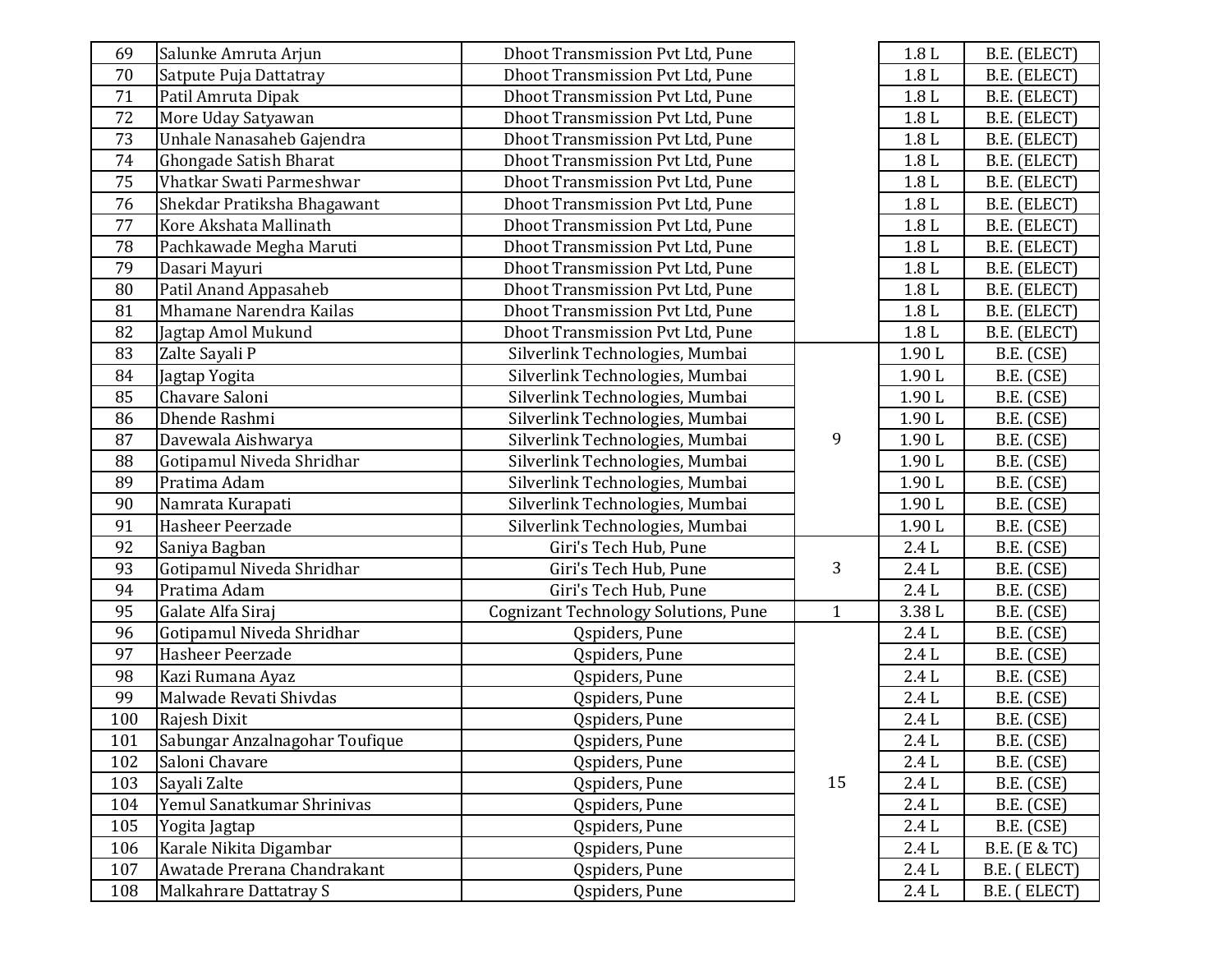| 109 | -<br>$D0$ tal<br>Saleem<br>Farooq<br>dι | Uspiders.<br>Pune | Д | (MECH)<br>D.L |
|-----|-----------------------------------------|-------------------|---|---------------|
| 110 | Ramchandra<br>Ravirai<br>Sale           | Ospiders.<br>Pune | Д | (MECH)<br>D.Γ |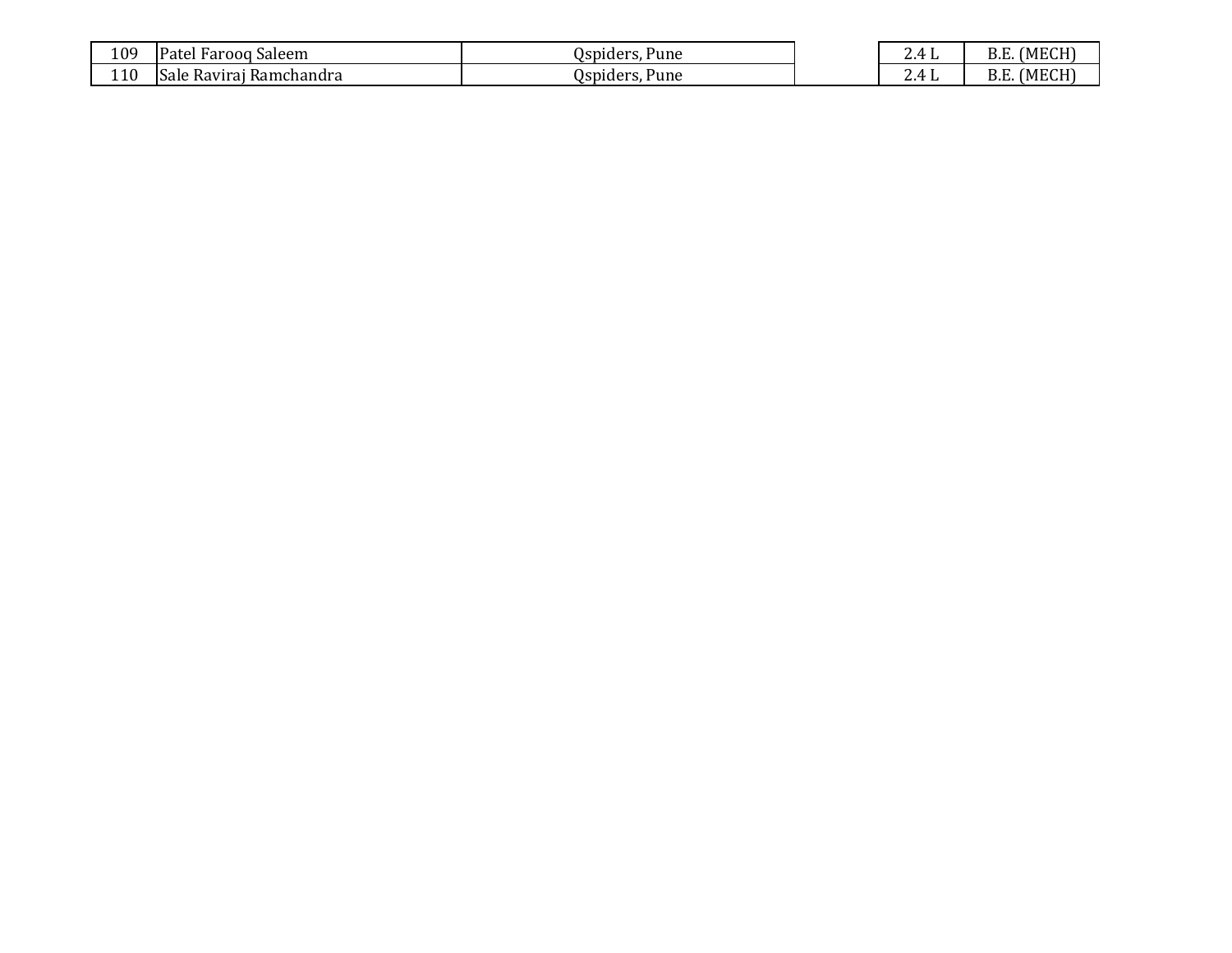## **Brahmdevdada Mane Institute Of Technology, Solapur Training & Placement Cell Placement drives in A Y 2019-20 Till Date**

| Sr.<br>No.     | <b>Name of Company</b>                             | Date of campus<br>drive        | <b>Salary</b><br>Package<br>Offered (In<br>Lacs per<br>Annum) | <b>Eligible Branch</b>                                                           | No. of<br><b>Selected</b><br>students |
|----------------|----------------------------------------------------|--------------------------------|---------------------------------------------------------------|----------------------------------------------------------------------------------|---------------------------------------|
| $\mathbf{1}$   | TCS, Pune                                          | 3rd & 4th Aug<br>2019          | 3.36L                                                         | CSE, EXTC, MECH, ELECT                                                           | $\boldsymbol{0}$                      |
| $\overline{2}$ | Infosys Certification (InfyTQ)                     | 8th Aug 2019                   | 5L                                                            | CSE, EXTC, MECH, ELECT                                                           | $\boldsymbol{0}$                      |
| 3              | Goldman Sachs, Bengaluru                           | 18th Aug 2019                  | 30.41L                                                        | CSE, EXTC, MECH, ELECT                                                           | $\boldsymbol{0}$                      |
| 4              | Chegg India Pvt Ltd, New Delhi                     | 29th Aug 2019                  | 2.4L                                                          | CSE, EXTC, MECH, ELECT                                                           | 6                                     |
| 5              | Sankey Solutions Pvt Ltd, Mumbai                   | 13th Sept 2019                 | $3\;{\rm L}$                                                  | CSE, EXTC                                                                        | $\mathbf{0}$                          |
| 6              | Yashaswi Group, Pune                               | 19th Sept 2019                 | 2.2L                                                          | B.E. (Mechanical Engg.),<br>M.B.A., B.A., B.Com, B.Sc<br>(Chemistry/Microbiology | $\boldsymbol{0}$                      |
| $\overline{7}$ | Lupin Ltd., Pune                                   | 19th Sept 2019                 | 2.2L                                                          | <b>MECH</b>                                                                      | $\overline{0}$                        |
| 8              | Home Revise Education Pvt. Ltd,<br>Solapur         | 24th Sept 2019                 | 2.2L                                                          | Graduate/undergraduate<br>(B.E./B.TECH, MBA,<br>B.Com, M.Com, B.A. etc)          | 4                                     |
| 9              | Paramatrix Technologies Pvt Ltd,<br>Mumbai         | 3rd Oct 2019                   | 3L                                                            | CSE, EXTC, MECH, ELECT                                                           | $\boldsymbol{0}$                      |
| 10             | Coditas Technologies, Pune                         | 5th Oct 2019                   | 3.6L                                                          | CSE, EXTC                                                                        | $\mathbf{1}$                          |
| 11             | Demand Farm, Pune                                  | 7th Oct 2019                   | 5L                                                            | <b>CSE</b>                                                                       | $\boldsymbol{0}$                      |
| 12             | Wipro, Pune                                        | 18th Oct 2019                  | 3.5L                                                          | CSE, EXTC, MECH, ELECT                                                           | $\boldsymbol{0}$                      |
| 13             | ADJ InfoTech Services Pvt Ltd,<br>Solapur          | 21st Nov 2019                  | 1.8 <sub>L</sub>                                              | CSE, EXTC                                                                        | 4                                     |
| 14             | IBM, Pune                                          | 13th Dec 2019                  | 4.25L                                                         | CSE, EXTC, MECH, ELECT                                                           | $\mathbf{0}$                          |
| 15             | Xoriant Solutions Pvt Ltd, Pune                    | 21st Dec 2019                  | 4.5L                                                          | <b>CSE</b>                                                                       | $\boldsymbol{0}$                      |
| 16             | Bharat Forge Ltd, Pune                             | 23rd Dec 2019                  | 2.77L                                                         | EXTC, MECH, ELECT                                                                | $\overline{2}$                        |
| 17             | Hexaware Technologies, Mumbai                      | 26th & 27th Dec<br>2019        | 2L                                                            | CSE, EXTC, MECH, ELECT                                                           | $\mathbf{0}$                          |
| 18             | TOP IT Academy, Pune                               | 30th Dec 2019                  | 2.4L                                                          | CSE, EXTC, ELECT                                                                 | 24                                    |
| 19             | <b>BSA Corporation Ltd, Pune</b>                   | 10th Jan 2020                  | 1.8L                                                          | EXTC, MECH, ELECT                                                                |                                       |
| 20             | Ventage Systech Pvt Ltd, Pune                      | 12th Jan 2020                  | $3.5\;{\rm L}$                                                | CSE, EXTC                                                                        | $\boldsymbol{0}$                      |
| 21             | Webonise Labs, Pune                                | 13th Jan 2020                  | 3L                                                            | <b>CSE</b>                                                                       | $\boldsymbol{0}$                      |
| 22             | Pinclick, Bengaluru                                | 16th Jan 2020                  | 5.16L                                                         | <b>MBA</b>                                                                       | $\boldsymbol{0}$                      |
| 23<br>24       | <b>Ezest Solutions, Pune</b><br>Aurion Pro, Mumbai | 16th Jan 2020<br>17th Jan 2020 | 3 L                                                           | CSE, EXTC<br><b>CSE</b>                                                          | $\boldsymbol{0}$<br>$\boldsymbol{0}$  |
|                |                                                    |                                | 3L                                                            |                                                                                  |                                       |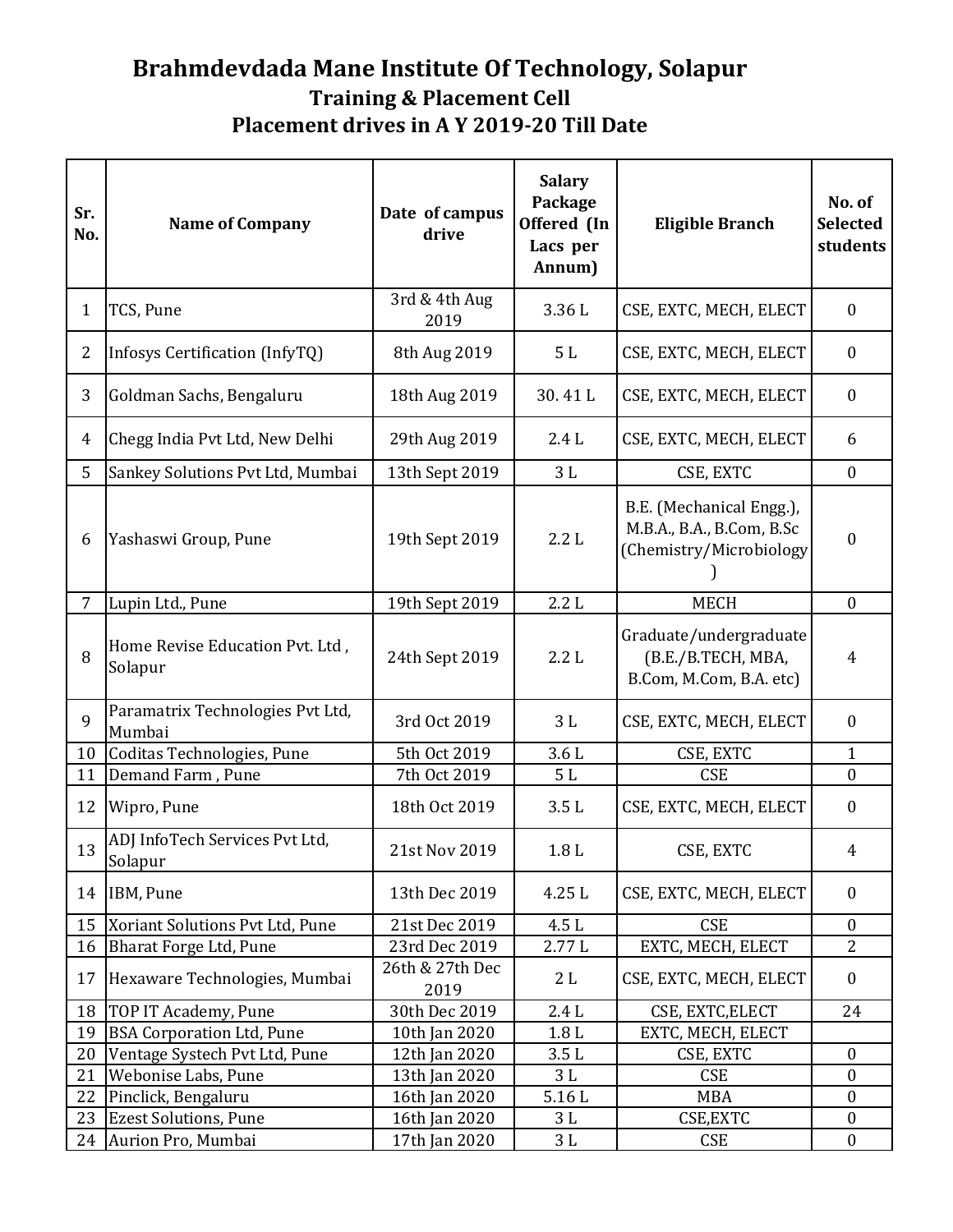| 25 | Infosys, Pune                                       | 21st, 22nd &<br>23rd Jan 2020 | 3.35L            | CSE, EXTC, MECH, ELECT         | $\mathbf{0}$     |
|----|-----------------------------------------------------|-------------------------------|------------------|--------------------------------|------------------|
| 26 | WebTech Developers, Pune                            | 25th Jan 2020                 | 3.25L            | <b>CSE</b>                     | $\overline{0}$   |
| 27 | Hind Rectifiers Ltd, Mumbai                         | 27th Jan 2020                 | 2.4L             | EXTC, MECH, ELECT              | $\overline{0}$   |
| 28 | IBM, Pune                                           | 27th Jan 2020                 | 4.25 L           | CSE, EXTC, MECH, ELECT         | $\mathbf{0}$     |
| 29 | <b>HCL Technologies, Pune</b>                       | 27th Jan 2020                 | 2L               | <b>MBA</b>                     | $\overline{3}$   |
| 30 | Giri's Tech Hub, Pune                               | 28th Jan 2020                 | 3L               | CSE, EXTC                      | $\overline{3}$   |
| 31 | Cognizant Technologies, Pune                        | 29th Jan 2020                 | 3.38L            | CSE, EXTC                      | $\mathbf{1}$     |
| 32 | Vyom Labs, Pune                                     | 4th Feb 2020                  | 2.4L             | <b>CSE</b>                     | $\overline{0}$   |
| 33 | <b>CRB Tech Solutions, Pune</b>                     | 5th Feb 2020                  | 3.2L             | CSE, EXTC, MECH,<br>ELECT, MBA | $\boldsymbol{0}$ |
| 34 | Silverlink Technologies, Mumbai                     | 7th Feb 2020                  | 1.90L            | <b>CSE</b>                     | 8                |
| 35 | Eternus Solutions Pvt Ltd, Pune                     | 7th Feb 2020                  | $3\;{\rm L}$     | <b>CSE</b>                     | $\mathbf{0}$     |
| 36 | <b>Dhoot Transmission Pvt Ltd, Pune</b>             | 10th Feb 2020                 | 1.5L             | EXTC, MECH, ELECT              | 38               |
| 37 | Tech Mahindra Ltd, Pune                             | 10th Feb 2020                 | 3.25L            | <b>CSE</b>                     | $\mathbf{0}$     |
| 38 | Eternus Solutions Pvt Ltd, Pune                     | 13th Feb 2020                 | 3L               | <b>CSE</b>                     | $\mathbf{0}$     |
| 39 | <b>Advance Emergency Systems Pvt</b><br>Ltd, Mumbai | 15th Feb 2020                 | 1.8 <sub>L</sub> | <b>EXTC</b>                    |                  |
| 40 | Jaro Education Pvt Ltd, Mumbai                      | 16th Feb 2020                 | 12L              | CSE, EXTC, MECH,<br>ELECT, MBA | $\boldsymbol{0}$ |
| 41 | Phinics Electronics Pvt Ltd, Pune                   | 17th Feb 2020                 | 1.8 <sub>L</sub> | EXTC, ELECT                    |                  |
| 42 | GKN Fokker Elmo India Pvt Ltd,<br>Pune              | 18th Feb 2020                 | 1.86L            | EXTC, ELECT, MECH              | $\boldsymbol{0}$ |
| 43 | Tech Mahindra BPS, Pune                             | 2nd March 2020                | 1.51L            | CSE, EXTC, MECH, ELECT         |                  |
| 44 | Qspiders, Pune                                      | 4th March 2020                | 2.4L             | CSE, EXTC, MECH, ELECT         | 15               |
| 45 | Toppr, Pune                                         | 7th March 2020                | 3L               | CSE, EXTC, MECH,<br>ELECT, MBA |                  |
| 46 | IBM, Pune                                           | 7th & 8th March<br>2020       | 4.25 L           | CSE, EXTC, ELECT               |                  |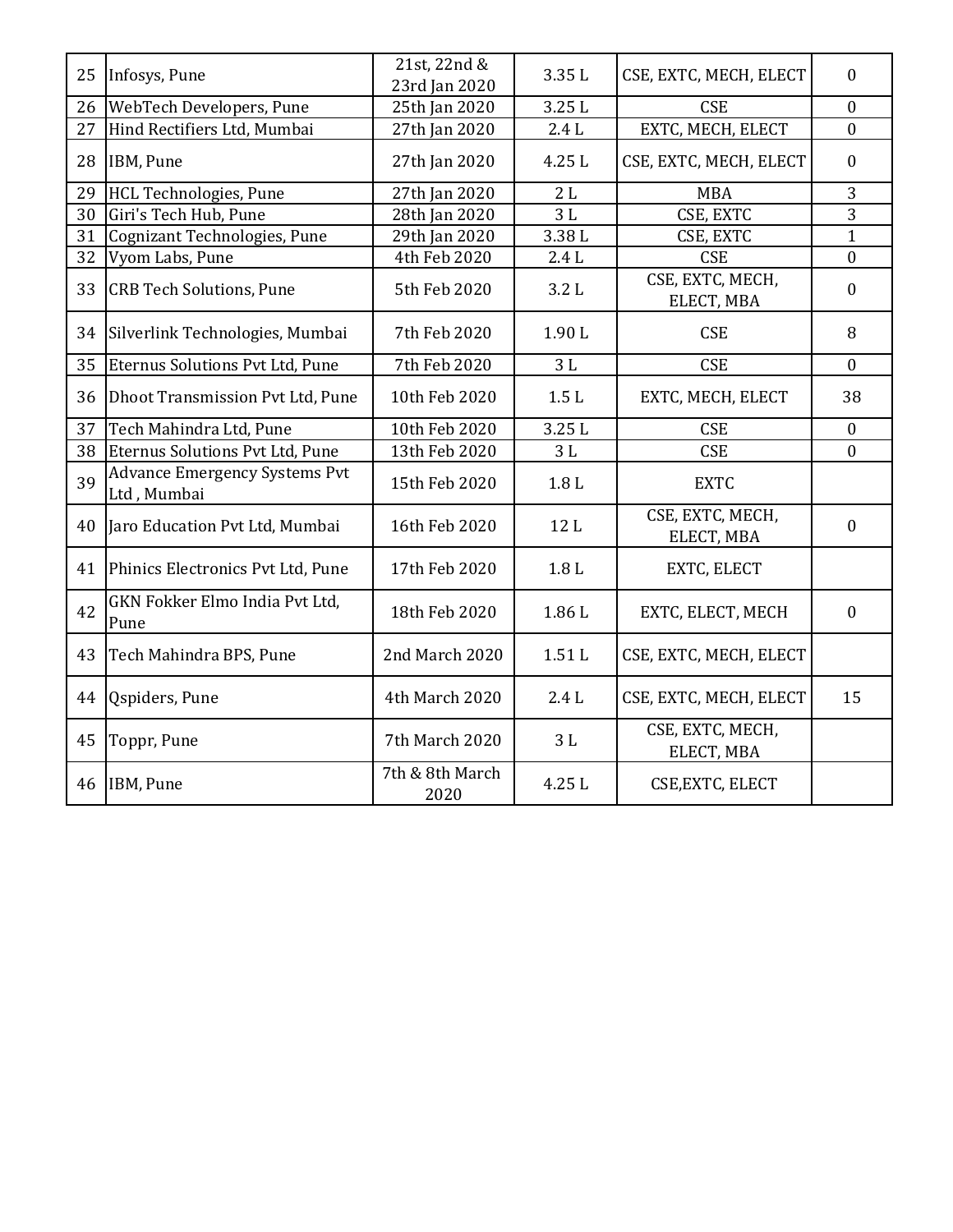## **Brahmdevdada Mane Institute Of Technology, Solapur Training Programs conducted in Academic Year 2018-19 till date**

| Sr. No.        | <b>Name of Program</b> | Name of Institute / Expert |
|----------------|------------------------|----------------------------|
|                |                        |                            |
|                |                        |                            |
| $\overline{2}$ |                        |                            |
| 3              |                        |                            |
| 4              |                        |                            |
| 5              |                        |                            |
| 6              |                        |                            |
| 7              |                        |                            |
| 8              |                        |                            |